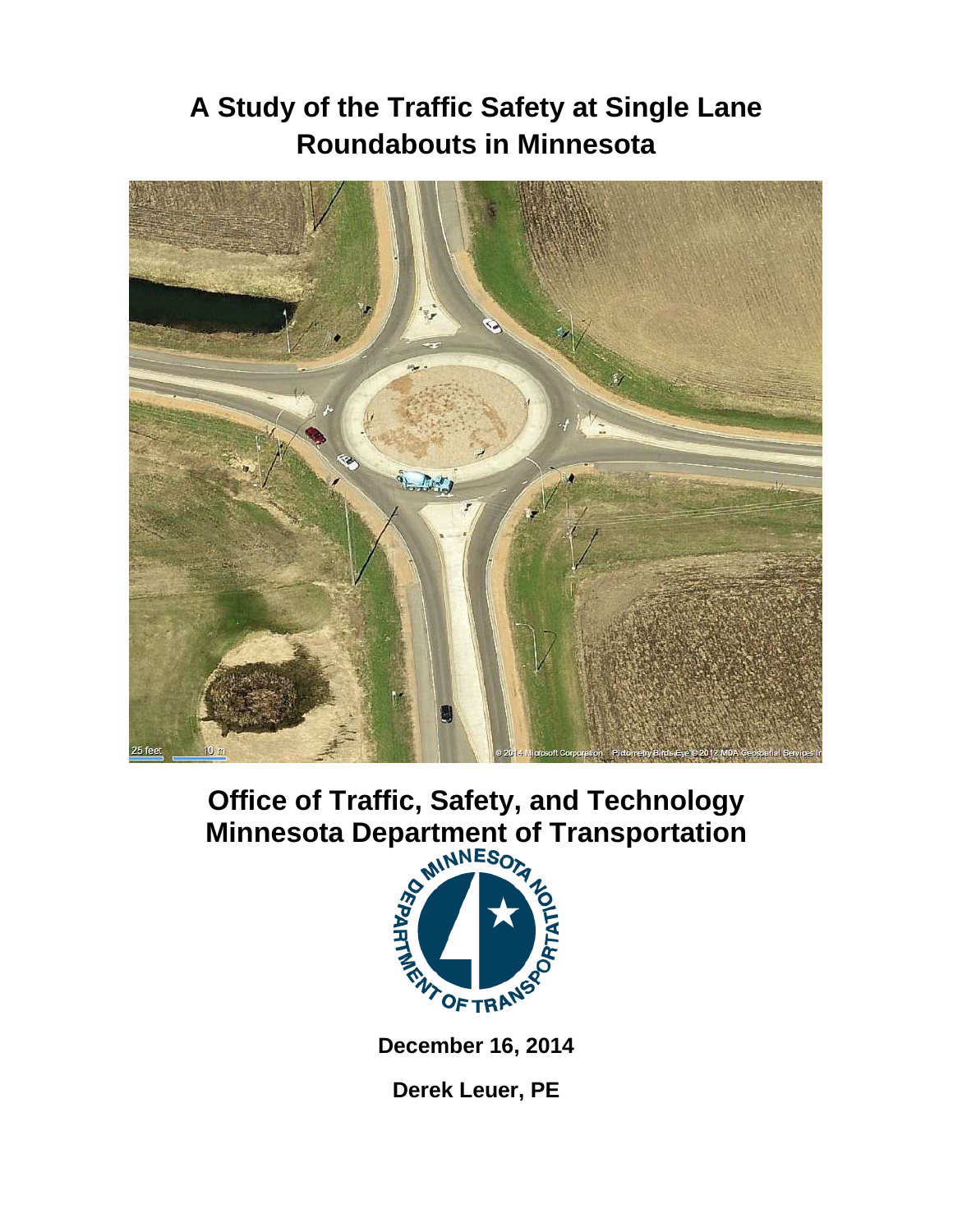### **Executive Summary**

The first Minnesota modern roundabout was installed in 1995. Roundabouts have been being constructed and used in Minnesota for a number of years. This report examines the safety performance of these intersections by comparing the before and the after crash data. Overall, single lane roundabouts are performing well when looking at the safety record. Single Lane Roundabouts in Minnesota have shown an 80% reduction in fatal and serious injury crashes.

#### **Roundabout Study Locations**

In order to appropriately analyze the safety impact of roundabouts, sites were selected based on the number of years since the construction year. Sites with a minimum of three years following the installation date and a minimum of three years before were selected. For this analysis, 24 sites fit the selection criteria.

| <b>CITY</b>       | <b>COUNTY</b> | <b>INTERSECTION</b>                         |  |  |  |
|-------------------|---------------|---------------------------------------------|--|--|--|
| West St. Paul     | Dakota        | TH 52 at Wentworth W / (CSAH 8)             |  |  |  |
| South St. Paul    | Dakota        | TH 52 at Wentworth E $/$ (CR 8)             |  |  |  |
| Champlin          | Hennepin      | 117th Ave at Business Park Blyd             |  |  |  |
| <b>Burnsville</b> | Dakota        | Burnhaven and 150th Street                  |  |  |  |
| Maple Grove       | Hennepin      | 109th at Elm Creek Pkwy/Lancaster Ln        |  |  |  |
| Columbia Heights  | Anoka         | 39th Avenue / Jefferson St.                 |  |  |  |
| Maplewood         | Ramsey        | Frost Avenue / English St.                  |  |  |  |
| Cedar Lake Twp    | <b>Scott</b>  | TH 13 (Langford Ave) at CSAH 2 (260th St E) |  |  |  |
| Waconia           | Carver        | TH 284 & CSAH 10                            |  |  |  |
| near Mayer        | Carver        | TH 7 and Carver CSAH 10                     |  |  |  |
| near Mayer        | Carver        | TH 7 and TH 25                              |  |  |  |
| Maplewood         | Ramsey        | Castle Avenue/Van Dyke Street               |  |  |  |
| Lakeville         | Dakota        | 175th St and Kenrick Ave                    |  |  |  |
| Waconia           | Carver        | TH 284 and Sparrow Road/15th Street         |  |  |  |
| near New Prague   | LeSeuer       | TH 19 and 11 Ave NW                         |  |  |  |
| Minneapolis       | Hennepin      | Minnehaha Ave and Godfrey Pkwy              |  |  |  |
| Hutchinson        | McLeod        | <b>CSAH 12 / TH 15</b>                      |  |  |  |
| Lakeland          | Washington    | <b>CSAH 18 / 4th St.</b>                    |  |  |  |
| Lakeland          | Washington    | <b>CSAH 18 / 5th St.</b>                    |  |  |  |
| Lakeland          | Washington    | CSAH 18 / Division St.                      |  |  |  |
| Lake Elmo         | Washington    | TH 5 and CSAH 6 / Jamaca                    |  |  |  |
| Medford           | <b>Steele</b> | I-35 and CSAH 12 E                          |  |  |  |
| Medford           | <b>Steele</b> | I-35 and CSAH 12 W                          |  |  |  |
| near Elko         | <b>Scott</b>  | CSAH 23, TH 19, and CSAH 86                 |  |  |  |

The 24 sites are listed here: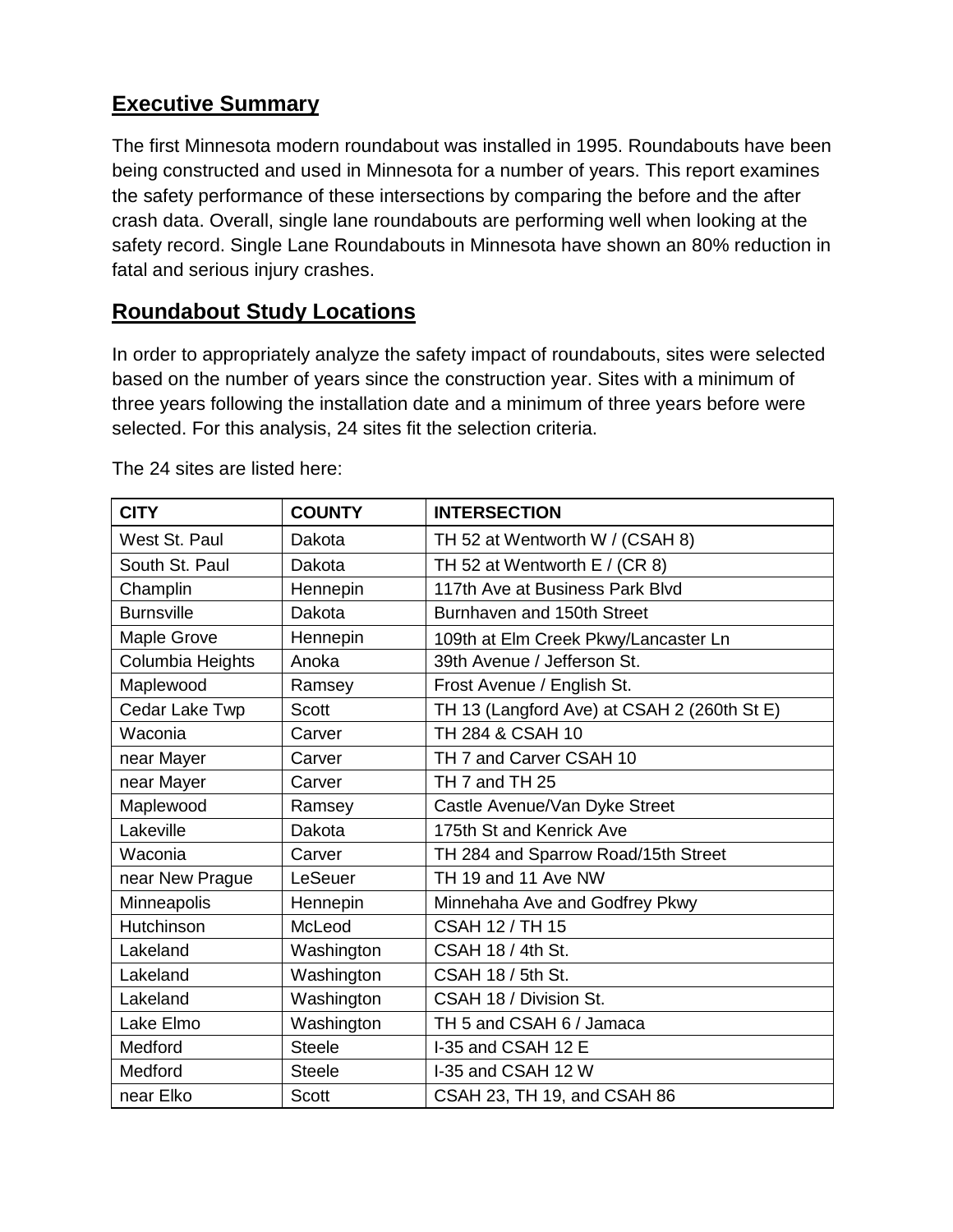## **Single-Lane Roundabouts, 2013**

with at least 3 years of Before and After crash data

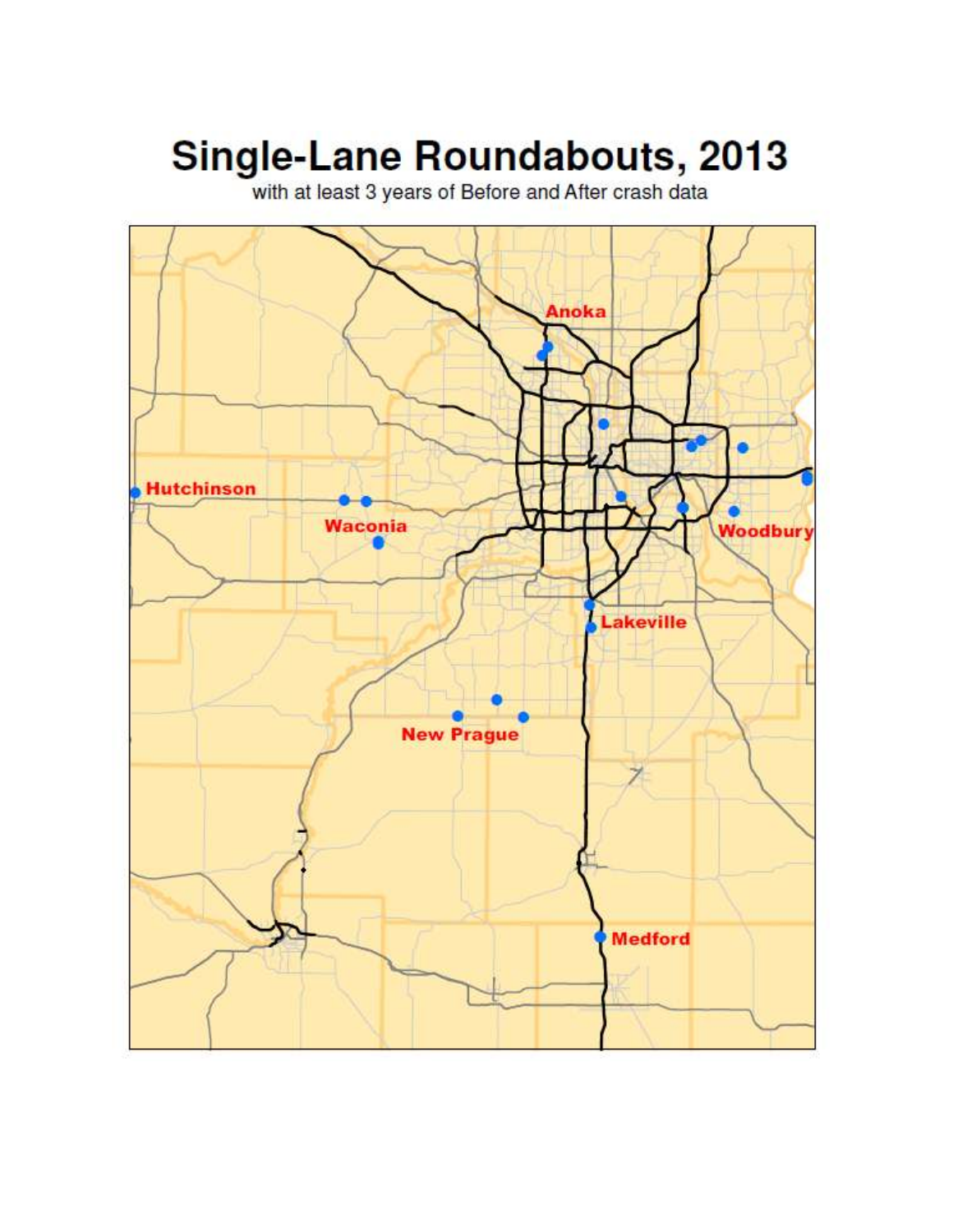### **Before Crash Data**

All the roundabouts in the sample above contained at least three years of before crash data, and some had before construction data up to 6 years. The earliest roundabout in this sample was constructed in 2001(Minnehaha and Godfrey in Minneapolis)

The total number of site-years\* totaled to 118 before and 146 after the roundabout was installed. \*(A site-year is a way to quantify the amount of exposure to traffic each site has had. A site with three years of data would have three site-years, another with four years would have four-site years. These can be additive; the two sites mentioned would have a total of 7 site-years.)

| <b>Total</b><br><b>Crashes</b><br><b>Before</b> | Total<br>Years<br><b>Before</b> | <b>Severity</b><br><b>Before</b> | A Injury<br><b>Severity</b><br><b>Before</b> | <b>B</b> Injury<br><b>Severity</b><br><b>Before</b> | <b>C</b> Injury<br><b>Severity</b><br><b>Before</b> | <b>PDO Injury</b><br><b>Severity</b><br><b>Before</b> |
|-------------------------------------------------|---------------------------------|----------------------------------|----------------------------------------------|-----------------------------------------------------|-----------------------------------------------------|-------------------------------------------------------|
| 231                                             | 118                             | 5                                | 8                                            | 37                                                  | 64                                                  | 117                                                   |

The total number of vehicles entering these intersections before construction was 329,060,275 in the 3-6 years prior. The reason for recording and using the total number of vehicles entering is a way to help equally compare different locations that may have different traffic conditions, or to compare a site over time as the traffic volume has changed.

### **After Crash Data**

The roundabouts in the sample above contained at least three years of after crash data, and some had after construction data up to 11 years.

| <b>Total</b><br><b>Crashes</b><br><b>After</b> | Years<br><b>After</b> | <b>Severity</b><br><b>After</b> | A Injury<br><b>Severity</b><br><b>After</b> | <b>B</b> Injury<br><b>Severity</b><br><b>After</b> | <b>C</b> Injury<br><b>Severity</b><br><b>After</b> | <b>PDO Injury</b><br><b>Severity</b><br><b>After</b> |  |
|------------------------------------------------|-----------------------|---------------------------------|---------------------------------------------|----------------------------------------------------|----------------------------------------------------|------------------------------------------------------|--|
| 209                                            | 146                   |                                 | $\mathbf{2}$                                | 13                                                 | 36                                                 | 157                                                  |  |

The total number of vehicles entering after construction was 436,524,488 in the 3-11 years after completion.

### **Comparison**

| <b>Description</b> | Years    |                |                |                | <b>C</b> Crashes | <b>PDO</b>     | <b>Entering</b> | Crash    | <b>FA Rate</b> |
|--------------------|----------|----------------|----------------|----------------|------------------|----------------|-----------------|----------|----------------|
|                    |          | <b>Crashes</b> | <b>Crashes</b> | <b>Crashes</b> |                  | <b>Crashes</b> | <b>Vehicles</b> | Rate     |                |
| <b>Before</b>      | 118      |                |                | 27<br>، ب      | 64               | 117            | 329.060.275     | 0.70     | 3.95           |
| <b>After</b>       | 146      |                |                | 13             | 36               | 157            | 436.524.488     | 0.48     | 0.69           |
| Change %           | $+23.7%$ | $-80.0%$       | $-75.0%$       | $-64.8%$       | $-43.8%$         | +37.2%         | +32.7%          | $-31.6%$ | $-82.6%$       |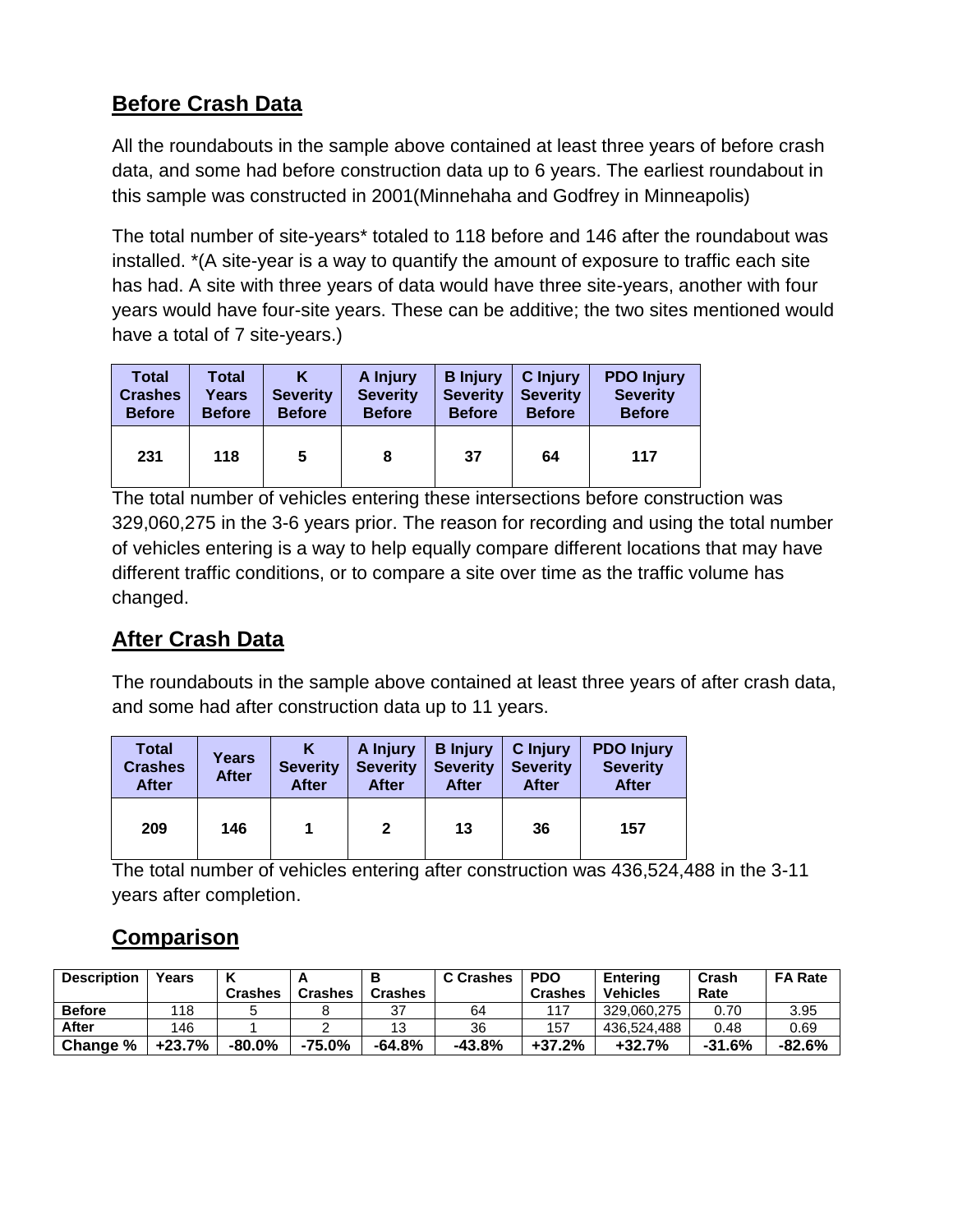The crash data obtained has shown that roundabouts have reduced all crashes by over 30%. More importantly, they have reduced injury crashes by over 65% (when comparing injury crashes by rate) and the most severe crashes (Fatal and A-injury) by over 82%.